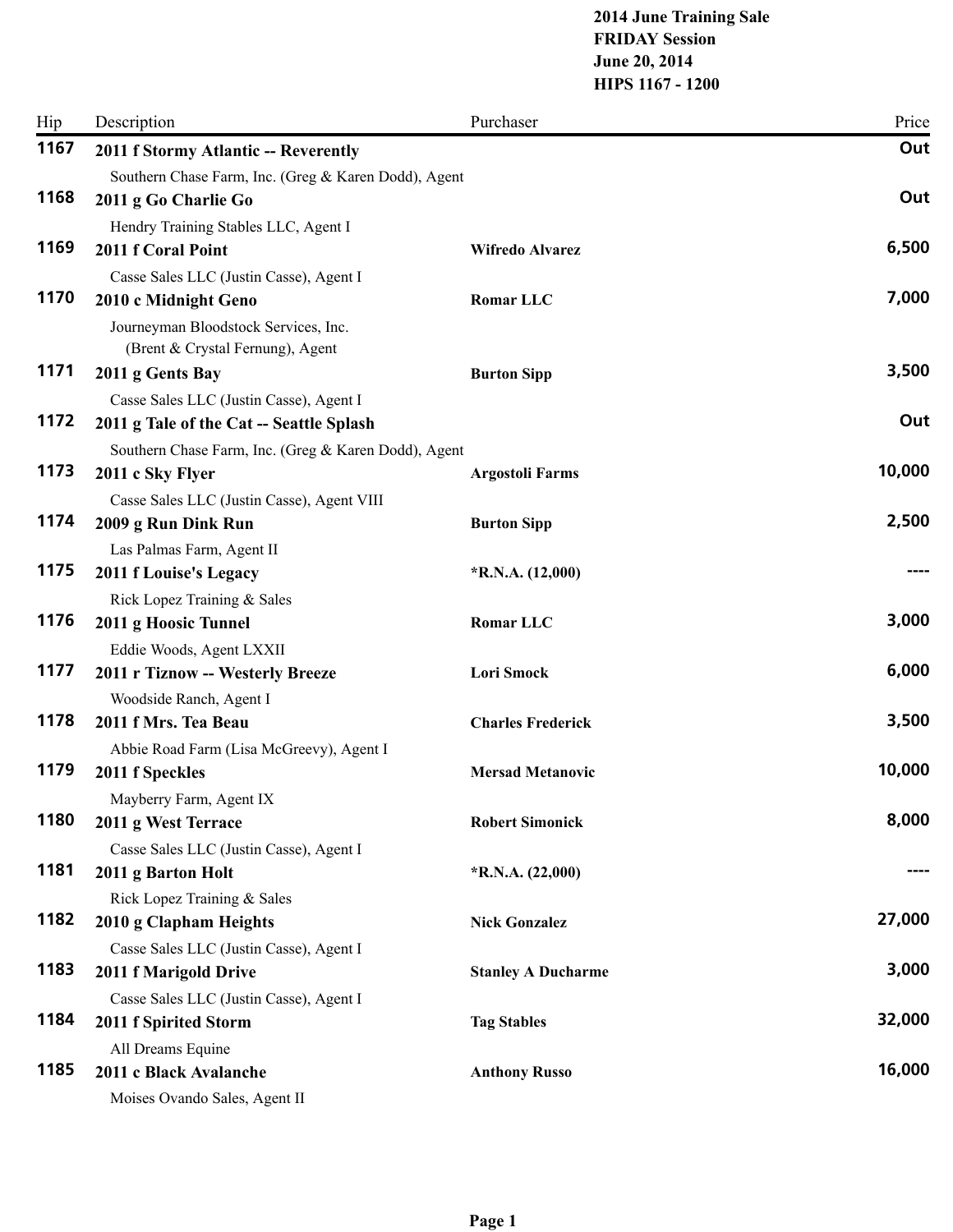## **June 20, 2014, FRIDAY Session**

| Hip  | Description                                          | Purchaser                                   | Price  |
|------|------------------------------------------------------|---------------------------------------------|--------|
| 1186 | 2011 f Arch -- Cryptos' Best                         | $*R.N.A. (15,000)$                          |        |
|      | Southern Chase Farm, Inc. (Greg & Karen Dodd), Agent |                                             |        |
| 1187 | 2010 c Appealing Style                               | <b>Young Stables LLC</b>                    | 40,000 |
|      | Woodside Ranch, Agent I                              |                                             |        |
| 1188 | 2011 g Cut to Order                                  | $*R.N.A. (29,000)$                          |        |
|      | All In Line Stables                                  |                                             |        |
| 1189 | <b>2011 f Fairway Gardens</b>                        | <b>Rolando Figuero</b>                      | 3,000  |
|      | Casse Sales LLC (Justin Casse), Agent I              |                                             |        |
| 1190 | 2009 g Crane Lodge                                   | <b>Omega Farm, Agent</b>                    | 13,000 |
|      | Casse Sales LLC (Justin Casse), Agent I              |                                             |        |
| 1191 | 2011 f Beverly Hills Lady                            | <b>Team Work Horseman Group</b>             | 6,500  |
|      | All Dreams Equine                                    |                                             |        |
| 1192 | 2010 g Big Bubba                                     | <b>Tenenbaum Racing Stables</b>             | 10,000 |
|      | Journeyman Bloodstock Services, Inc.                 |                                             |        |
|      | (Brent & Crystal Fernung), Agent                     |                                             |        |
| 1193 | 2011 f Sudden Snowstorm                              |                                             | Out    |
|      | All Dreams Equine                                    |                                             |        |
| 1194 | 2011 g Hawks Nest                                    | <b>J R Caldwell, Agent for Mongo Racing</b> | 10,000 |
|      | Journeyman Bloodstock Services, Inc.                 |                                             |        |
|      | (Brent & Crystal Fernung), Agent                     |                                             |        |
| 1195 | 2011 c Pocetfulokryptnite                            | <b>Harley Frey</b>                          | 3,500  |
|      | R C R Racing Stable (Robert C. Romine)               |                                             |        |
| 1196 | 2011 c Thewayyouare -- Little Truffle                | J.A. Everatt-Meeuse, Agent for K-5 Stables  | 20,000 |
|      | Julie Davies, Agent                                  |                                             |        |
| 1197 | 2011 f Banyan Circle                                 | Mark R. Fallon                              | 3,000  |
|      | Casse Sales LLC (Justin Casse), Agent I              |                                             |        |
| 1198 | 2011 c Rafeen                                        | <b>Gary Patrick</b>                         | 6,000  |
|      | Casse Sales LLC (Justin Casse), Agent I              |                                             |        |
| 1199 | 2011 f In Summation -- Scottish Letters              | Romar LLC                                   | 5,000  |
|      | Grassroots Training & Sales LLC, Agent VII           |                                             |        |
| 1200 | 2011 g Tiz Wonderful -- Anna's Glow                  | <b>Ernesto Perez</b>                        | 4,000  |
|      | Welcome Gate Farm                                    |                                             |        |